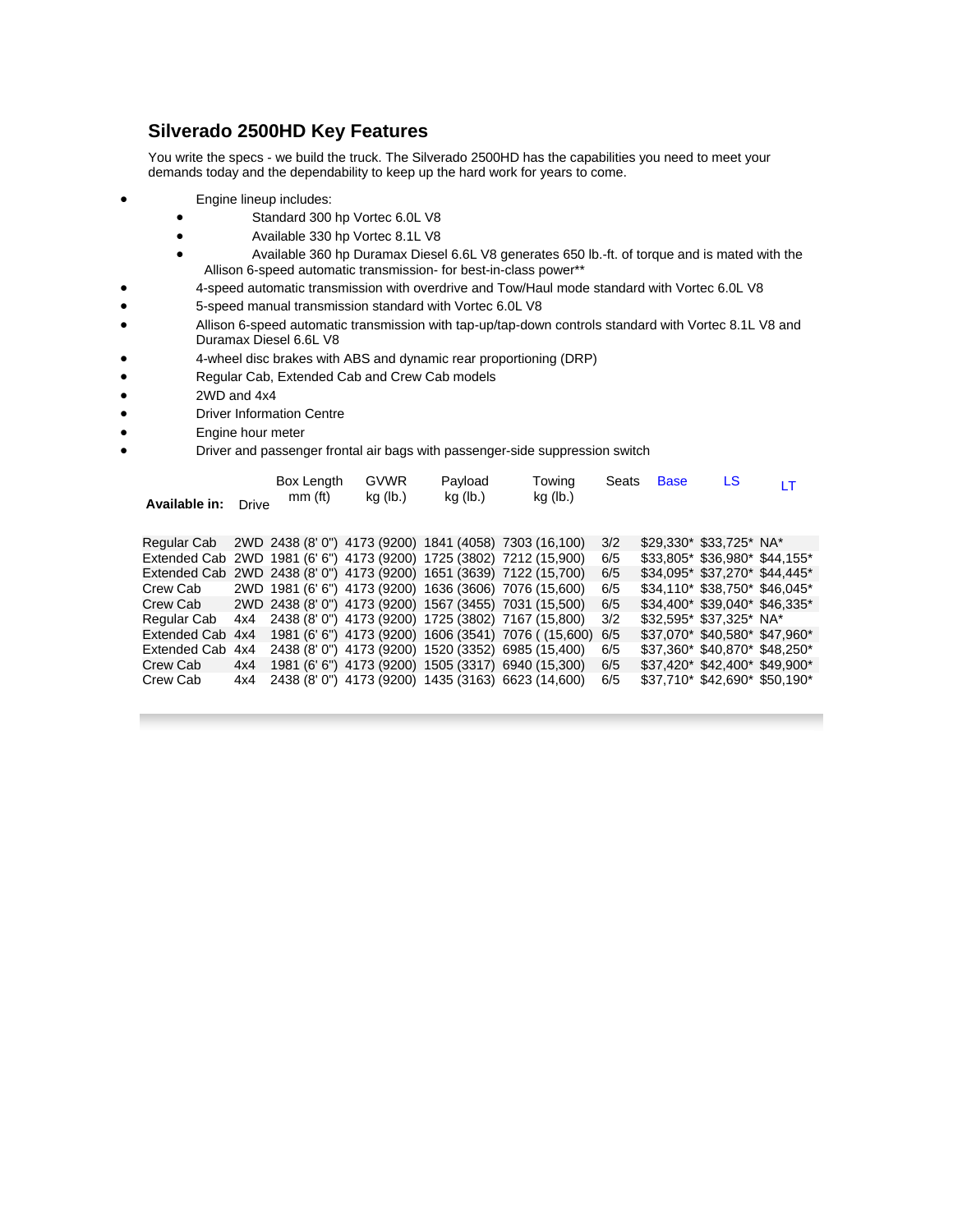## **Silverado 2500HD Base**

In addition to all the features listed above, Silverado 2500HD Base includes:

Available manual dual-zone climate controls (standard in Extended Cabs) 40/20/40 split-bench front seat AM/FM stereo

## **From \$29,330 MSRP\***

## **Silverado 2500HD LS**

Silverado 2500HD LS replaces the Base model feature list above with:

Manual dual-zone air conditioning 40/20/40 split-bench Custom cloth front seat with centre armrest storage CD player and auto tone control Power windows, exterior mirrors and programmable door locks Cruise control Rear seat audio controls in Crew Cabs Available DVD rear entertainment system in Crew Cabs

## **From \$33,725 MSRP\***

## **Silverado 2500HD LT**

Silverado 2500HD LT replaces the LS feature list above with:

Heated power 10-way front bucket seats with leather inserts Automatic dual-zone air conditioning 6-disc CD changer and 6 Bose speakers Heated power remote-controlled exterior mirrors with self-dimming feature and integral turn signals Power windows and programmable door locks Cruise control Rear seat audio controls in Crew Cabs Available DVD rear entertainment system in Crew Cabs [OnStar](http://www.gmcanada.com/english/maintenance/onstar_overview.html)° with one year of the Safe & Sound Plan

# **From \$44,155 MSRP\***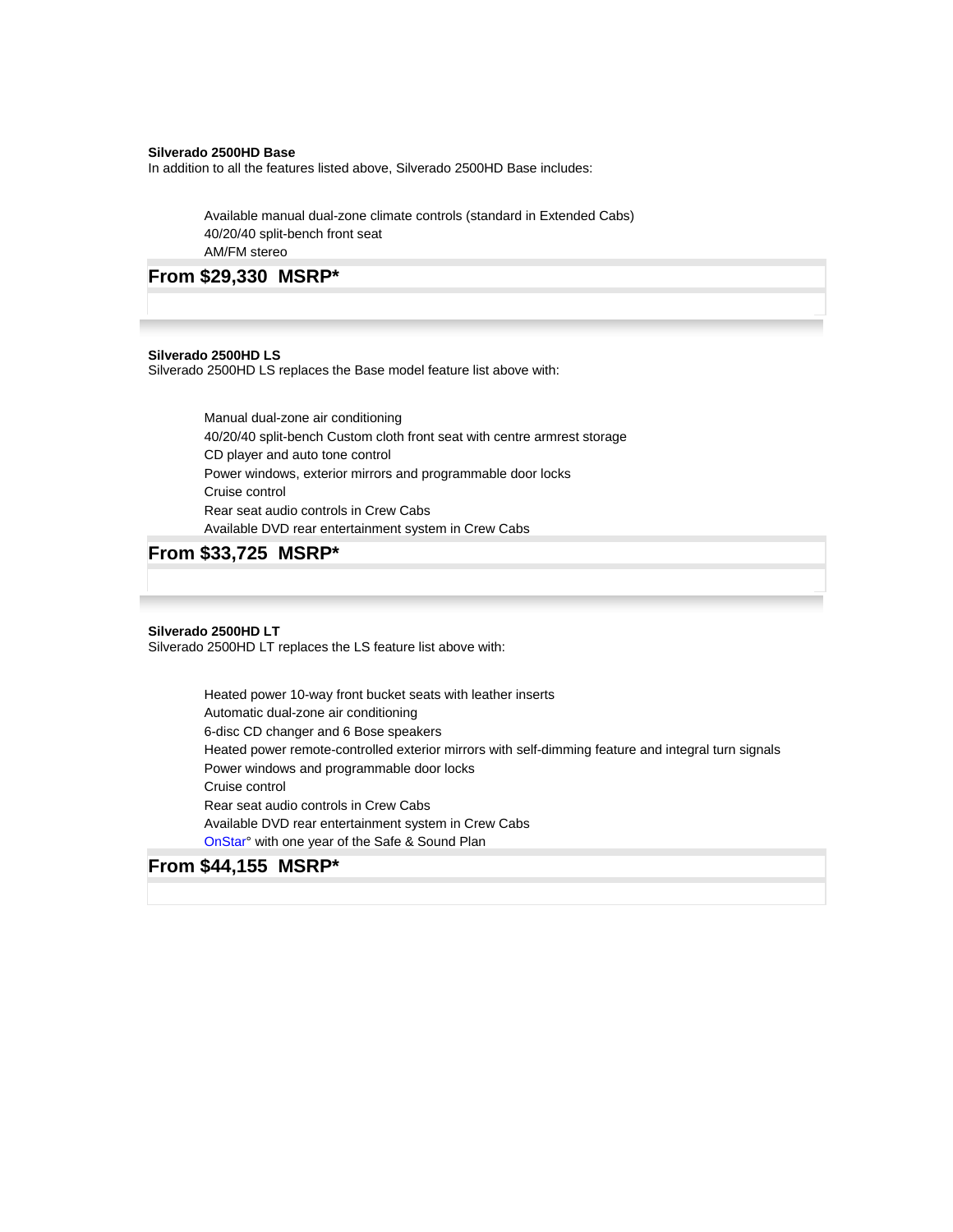## **Standard Equipment**

#### **Exterior**

Box – Fleetside Short (5 ft. 8 in.) – 1500 Ext. and Crew Cab

Box – Fleetside Standard (6 ft. 6 in.) or Long (8 ft.) – 1500 Reg. and Ext. Cab

Bumpers – front, chrome with top cover (spectra gray on LS, painted on LT) and air dam, rear, chrome with step pad

Glass – Solar-Ray tinted, all windows

Mirrors – foldaway, black

Recovery hooks – two front

Tires – 17" wheels with size ranges from P245/70R17 up to P265/70R17 all-season (except SS, 1500HD and Hybrid models)

Wheels – 17" Styled steel. Painted silver (Value Leader Reg. Cab and Base Ext. Cab)

Wheels – 17" Chrome styled steel (Base Reg. Cab, LS models and Crew Cab Cheyenne model)

### **Interior**

Air conditioning – dual-zone, manual climate control (excludes Reg. Cab)

Cupholders – dual

Instrumentation – analogue, including speedometer, tachometer, voltmeter, coolant temperature, oil pressure, fuel gauge, odometer, trip odometer and engine hour meter

Instrumentation – Driver Information Centre, comprehensive multi-language system that displays numerous vehicle functions with both visual and audible reminders/warnings

Power outlet – one auxiliary, 12-volt, in addition to cigarette lighter receptacle

Smoker's Package – includes lighter and ashtray (standard with bench seating)

Steering column – tilt adjustable

Sunshades – LH and RH padded colour-keyed cloth with extenders; LH with pocket, RH with visor mirror

## **Mechanical**

Brakes – power, front disc/rear drum with 4-wheel anti-lock braking system (ABS)

Engine – Vortec 4.3L V6 (Reg. Cab and 2WD Ext. Cab Standard box)

Engine – block heater

Exhaust system – aluminized stainless steel muffler and tailpipe

Steering – power, rack-and-pinion on 1500 series 2WD models

Steering – power, recirculating ball on all other models

Suspension – Z83 Standard (2WD models)

Suspension – Z85 Heavy-duty (4x4 models and 2WD LT Ext. Cabs)

Transfer case (4x4 models) – lever-operated 2-speed manual

Transmission – 5-speed manual with overdrive (Base Reg. Cab with Vortec 4.3L V6 only)

Transmission – 4-speed automatic with overdrive and Tow/Haul mode (optional on Base Reg. Cab)

#### **Safety & Security**

Air bags – dual-stage, driver and front passenger-side, frontal. Includes Passenger Sensing System with automatic air bag suppression (1500 models only)

Brake/transmission shift interlock (automatic transmission only)

Headlights – with automatic light control

Safety restraints – LATCH (Lower Anchors and top Tethers for Children) – Ext. and Crew Cab only

Theft-deterrent system – PASSLock